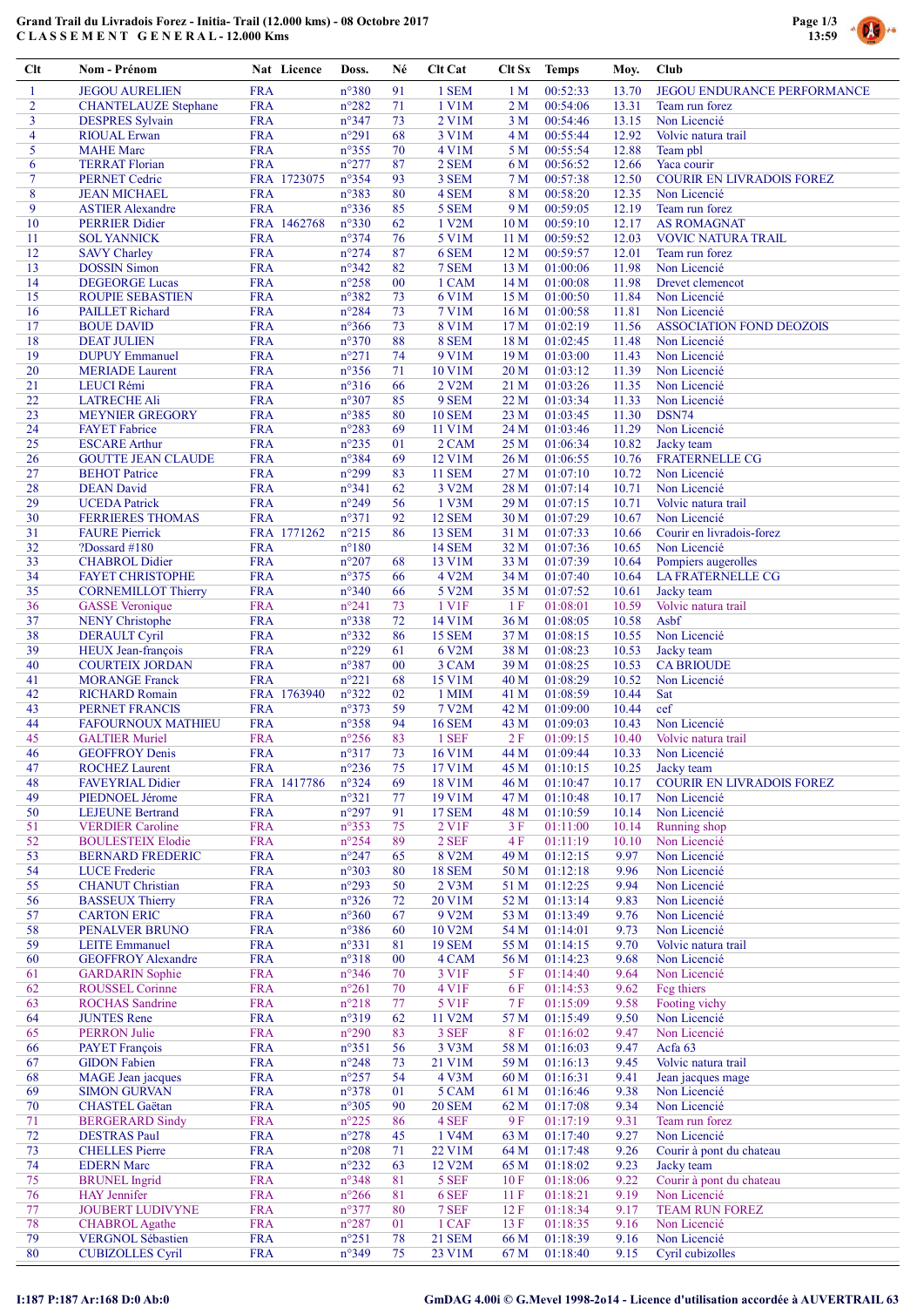# Grand Trail du Livradois Forez - Initia- Trail (12.000 kms) - 08 Octobre 2017 C L A S S E M E N T G E N E R A L - 12.000 Kms



| Clt        | Nom - Prénom                                          | Nat Licence               | Doss.                            | Né       | Clt Cat                      | Clt Sx           | <b>Temps</b>         | Moy.         | Club                                                   |
|------------|-------------------------------------------------------|---------------------------|----------------------------------|----------|------------------------------|------------------|----------------------|--------------|--------------------------------------------------------|
| 81         | <b>RAVEL ADRIEN</b>                                   | <b>FRA</b>                | n°363                            | 01       | 6 CAM                        | 68 M             | 01:18:41             | 9.15         | <b>TEAM RUN FOREZ</b>                                  |
| 82         | <b>JOUAN</b> Olivier                                  | <b>FRA</b>                | $n^{\circ}308$                   | 76       | 24 V1M                       | 69 M             | 01:18:42             | 9.15         | Non Licencié                                           |
| 83         | <b>GUYOT</b> Alexandre                                | <b>FRA</b>                | $n^{\circ}267$                   | 78       | <b>22 SEM</b>                | 70 M             | 01:18:43             | 9.15         | Non Licencié                                           |
| 84         | <b>SARRAZIN Mathilde</b>                              | <b>FRA</b>                | $n^{\circ}285$                   | 92       | 8 SEF                        | 14F              | 01:18:57             | 9.12         | Non Licencié                                           |
| 85         | <b>LAGARDE</b> Anne-sophie                            | <b>FRA</b>                | $n^{\circ}238$                   | 90       | 9 SEF                        | 15F              | 01:19:15             | 9.09         | Non Licencié                                           |
| 86<br>87   | <b>DOUROUX Arnaud</b><br><b>LAUZEL</b> Marjolaine     | <b>FRA</b><br><b>FRA</b>  | $n^{\circ}268$<br>$n^{\circ}240$ | 86<br>81 | 23 SEM<br><b>10 SEF</b>      | 71 M<br>16F      | 01:19:17<br>01:19:20 | 9.08<br>9.08 | Non Licencié<br>Volvic natura trail                    |
| 88         | <b>DUBREUIL MELANIE</b>                               | <b>FRA</b>                | $n^{\circ}362$                   | 95       | 1 ESF                        | 17F              | 01:19:31             | 9.06         | Non Licencié                                           |
| 89         | <b>PRIEZ Simon</b>                                    | <b>FRA</b>                | n°294                            | 90       | <b>24 SEM</b>                | 72 M             | 01:19:52             | 9.02         | Non Licencié                                           |
| 90         | <b>DUPUY</b> Anne                                     | <b>FRA</b>                | $n^{\circ}272$                   | 75       | 6 V1F                        | 18F              | 01:19:58             | 9.01         | Non Licencié                                           |
| 91         | <b>VIDAL ISABELLE</b>                                 | <b>FRA</b>                | n°379                            | 77       | <b>7 V1F</b>                 | 19F              | 01:20:02             | 9.00         | Non Licencié                                           |
| 92         | <b>CHASTEL Julien</b>                                 | <b>FRA</b>                | $n^{\circ}310$                   | 87       | <b>25 SEM</b>                | 73 M             | 01:20:11             | 8.98         | Non Licencié                                           |
| 93         | <b>SIMONET Gaelle</b>                                 | FRA 2000957               | $n^{\circ}220$                   | 88       | <b>11 SEF</b>                | 20 F             | 01:20:41             | 8.93         | <b>COURIR EN LIVRADOIS FOREZ</b>                       |
| 94<br>95   | <b>GONCALVES ANDRE</b>                                | <b>FRA</b><br><b>FRA</b>  | $n^{\circ}367$<br>n°369          | 47<br>68 | 2 V <sub>4</sub> M<br>25 V1M | 74 M<br>75 M     | 01:20:48<br>01:21:03 | 8.91<br>8.88 | Non Licencié<br>Non Licencié                           |
| 96         | DELLA ZUANA ALAIN<br><b>GENTILHOMME Romain</b>        | <b>FRA</b>                | n°304                            | 84       | <b>26 SEM</b>                | 76 M             | 01:21:12             | 8.87         | Non Licencié                                           |
| 97         | <b>FILAIRE Edith</b>                                  | <b>FRA</b>                | $n^{\circ}312$                   | 66       | 1 V <sub>2F</sub>            | 21F              | 01:21:14             | 8.86         | Non Licencié                                           |
| 98         | <b>BERTHON Jean-yves</b>                              | <b>FRA</b>                | $n^{\circ}301$                   | 60       | 13 V2M                       | 77 M             | 01:21:17             | 8.86         | Non Licencié                                           |
| 99         | <b>PETIT Julien</b>                                   | <b>FRA</b>                | $n^{\circ}206$                   | 72       | 26 V1M                       | 78 M             | 01:21:26             | 8.84         | Non Licencié                                           |
| 100        | <b>DIETRICH SIMON</b>                                 | <b>FRA</b>                | $n^{\circ}361$                   | 89       | <b>27 SEM</b>                | 79 M             | 01:21:51             | 8.80         | Non Licencié                                           |
| 101        | <b>BERNARD THIBAUT</b>                                | <b>FRA</b>                | n°357                            | 90       | <b>28 SEM</b>                | 80 M             | 01:22:04             | 8.77         | Non Licencié                                           |
| 102        | <b>MOINS Annie</b>                                    | <b>FRA</b>                | $n^{\circ}262$                   | 69       | <b>8 V1F</b>                 | 22F              | 01:22:13             | 8.76         | Volvic natura trail                                    |
| 103<br>104 | <b>BAROU MICHEL</b><br><b>BOREL Julien</b>            | <b>FRA</b><br><b>FRA</b>  | $n^{\circ}365$<br>n°344          | 50<br>81 | 5 V3M<br><b>29 SEM</b>       | 81 M<br>82 M     | 01:22:46<br>01:22:48 | 8.70<br>8.70 | Non Licencié<br>Borel julien                           |
| 105        | <b>DAVERSA Elodie</b>                                 | FRA 1789639               | $n^{\circ}320$                   | 86       | <b>12 SEF</b>                | 23 F             | 01:22:59             | 8.68         | <b>EA SAINT-CHAMOND</b>                                |
| 106        | <b>BOITHIAS Bernard</b>                               | <b>FRA</b>                | $n^{\circ}350$                   | 53       | 6 V3M                        | 83 M             | 01:23:02             | 8.67         | Acfa                                                   |
| 107        | <b>BRUTUS Jerome</b>                                  | <b>FRA</b>                | $n^{\circ}223$                   | 79       | <b>30 SEM</b>                | 84 M             | 01:23:03             | 8.67         | Team fischer bargoin                                   |
| 108        | <b>PRADIER</b> Isabelle                               | <b>FRA</b>                | $n^{\circ}230$                   | 73       | 9 V1F                        | 24 F             | 01:23:56             | 8.58         | Jacky team                                             |
| 109        | <b>CHABROC VINCENT</b>                                | <b>FRA</b>                | $n^{\circ}359$                   | 94       | <b>31 SEM</b>                | 85 M             | 01:24:32             | 8.52         | Non Licencié                                           |
| 110        | <b>PAYET</b> Dominique                                | <b>FRA</b>                | $n^{\circ}352$                   | 62       | 2 V <sub>2F</sub>            | 25 F             | 01:24:35             | 8.51         | Acfa <sub>63</sub>                                     |
| 111        | <b>SARDA Luc</b>                                      | <b>FRA</b>                | $n^{\circ}279$                   | 59       | 14 V2M                       | 86 M             | 01:24:50             | 8.49         | Veto physio                                            |
| 112        | <b>PALLANDRE Yohann</b>                               | <b>FRA</b>                | $n^{\circ}263$                   | 81<br>77 | 32 SEM                       | 87 M             | 01:25:02             | 8.47         | Non Licencié                                           |
| 113<br>114 | <b>DREVET Céline</b><br>PAUL-HAZARD Helene            | <b>FRA</b><br><b>FRA</b>  | $n^{\circ}259$<br>$n^{\circ}239$ | 70       | 10 V1F<br>11 V1F             | 26F<br>27F       | 01:25:06<br>01:25:07 | 8.46<br>8.46 | Non Licencié<br>Non Licencié                           |
| 115        | <b>COMPTE ALEXIA</b>                                  | <b>FRA</b>                | $n^{\circ}376$                   | 75       | 12 V1F                       | 28F              | 01:25:09             | 8.46         | <b>TEAM RUN FOREZ</b>                                  |
| 116        | <b>GOUGAT JEROME</b>                                  | <b>FRA</b>                | $n^{\circ}368$                   | 78       | 33 SEM                       | 88 M             | 01:26:19             | 8.34         | Non Licencié                                           |
| 117        | HARDOUIN Frédéric                                     | <b>FRA</b>                | $n^{\circ}214$                   | 69       | 27 V1M                       | 89 M             | 01:26:22             | 8.34         | Non Licencié                                           |
| 118        | <b>DELARCHE</b> Sandrine                              | <b>FRA</b>                | $n^{\circ}275$                   | 69       | 13 V1F                       | 29F              | 01:26:35             | 8.32         | Non Licencié                                           |
| 119        | <b>MONNOT</b> Gisèle                                  | <b>FRA</b>                | $n^{\circ}273$                   | 77       | 14 V1F                       | 30F              | 01:26:47             | 8.30         | Non Licencié                                           |
| 120        | <b>ROUSSEAU Juliette</b>                              | FRA 1187442               | $n^{\circ}255$                   | 99       | $1$ JUF                      | 31 F             | 01:27:01             | 8.28         | SAINT-AMAND-MONTROND BOISCHAUT                         |
| 121        | CHASSERY Frédéric                                     | <b>FRA</b>                | $n^{\circ}203$                   | 64       | 15 V2M                       | 90 M             | 01:27:49             | 8.20         | Non Licencié                                           |
| 122<br>123 | <b>BOUCHEIX Catherine</b><br><b>CHADEYRAS Ludovic</b> | FRA 1668600<br><b>FRA</b> | $n^{\circ}315$<br>$n^{\circ}264$ | 65<br>65 | 3 V <sub>2F</sub><br>16 V2M  | 32 F<br>91 M     | 01:27:52<br>01:28:16 | 8.20<br>8.16 | <b>GLENIC SPORT NATURE</b><br>Non Licencié             |
| 124        | <b>CHASSAGNE FANETTE</b>                              | <b>FRA</b>                | $n^{\circ}372$                   | 90       | <b>13 SEF</b>                | 33 F             | 01:28:20             | 8.15         | Non Licencié                                           |
| 125        | <b>BONNEMOY Annie</b>                                 | <b>FRA</b>                | $n^{\circ}227$                   | 56       | 1 <sup>V3F</sup>             | 34 F             | 01:29:22             | 8.06         | Non Licencié                                           |
| 126        | <b>GIRAUD</b> Dominique                               | <b>FRA</b>                | $n^{\circ}325$                   | 54       | 2 V3F                        | 35 F             | 01:29:37             | 8.04         | Non Licencié                                           |
| 127        | <b>SAGNET Corinne</b>                                 | <b>FRA</b>                | n°328                            | 74       | 15 V1F                       | 36 F             | 01:30:00             | 8.00         | Fraternelle de chateau gaillard                        |
| 128        | <b>DUCHET</b> Coralie                                 | <b>FRA</b>                | $n^{\circ}295$                   | 82       | <b>14 SEF</b>                | 37F              | 01:30:43             | 7.94         | La fraternelle chateau gaillard                        |
| 129        | <b>BATAILLÉ Alizée</b>                                | <b>FRA</b>                | $n^{\circ}226$                   | 88       | <b>15 SEF</b>                | 38F              | 01:30:56             | 7.92         | Run cfd                                                |
| 130        | <b>ROURRE Sebastien</b>                               | <b>FRA</b>                | $n^{\circ}296$                   | 84       | <b>34 SEM</b>                | 92 M             | 01:31:01             | 7.91         | Non Licencié                                           |
| 131<br>132 | <b>CHASSAING Michèle</b><br><b>YZON</b> Sophie        | <b>FRA</b><br><b>FRA</b>  | $n^{\circ}228$<br>$n^{\circ}288$ | 58<br>77 | 4 V <sub>2F</sub><br>16 V1F  | 39 F<br>40 F     | 01:31:15<br>01:31:43 | 7.89<br>7.85 | Fraternelle de chateau gaillard<br>Volvic natura trail |
| 133        | <b>YZON</b> Loic                                      | <b>FRA</b>                | $n^{\circ}289$                   | 75       | 28 V1M                       | 93 M             | 01:31:45             | 7.85         | Volvic natura trail                                    |
| 134        | <b>BOUVIER Annie</b>                                  | <b>FRA</b>                | $n^{\circ}212$                   | 62       | 5 V <sub>2F</sub>            | 41 F             | 01:31:47             | 7.85         | Non Licencié                                           |
| 135        | <b>BUSSIERE Francois luc</b>                          | <b>FRA</b>                | $n^{\circ}327$                   | 63       | 17 V2M                       | 94 M             | 01:32:03             | 7.82         | Non Licencié                                           |
| 136        | <b>FONLUPT Pierre</b>                                 | <b>FRA</b>                | $n^{\circ}269$                   | 86       | <b>35 SEM</b>                | 95 M             | 01:32:37             | 7.77         | Non Licencié                                           |
| 137        | PUISSOCHET Aurélie                                    | <b>FRA</b>                | $n^{\circ}270$                   | 88       | <b>16 SEF</b>                | 42 F             | 01:32:37             | 7.77         | Non Licencié                                           |
| 138        | <b>EDERN</b> Claudine                                 | <b>FRA</b>                | $n^{\circ}231$                   | 64       | 6 V <sub>2F</sub>            | 43 F             | 01:33:22             | 7.71         | Jacky team                                             |
| 139        | <b>FOURVEL Jacques</b>                                | <b>FRA</b>                | $n^{\circ}234$                   | 57       | 7 V3M                        | 96 M             | 01:33:23             | 7.71         | Jacky team                                             |
| 140<br>141 | <b>COLLY Marion</b><br><b>CHOUVEL Florence</b>        | <b>FRA</b><br><b>FRA</b>  | $n^{\circ}298$<br>$n^{\circ}281$ | 78<br>76 | <b>17 SEF</b><br>17 V1F      | 44 F<br>45 F     | 01:33:56<br>01:34:12 | 7.67<br>7.64 | Non Licencié<br>Non Licencié                           |
| 142        | <b>DUGARD Olivier</b>                                 | <b>FRA</b>                | $n^{\circ}250$                   | 63       | 18 V2M                       | 97 M             | 01:34:14             | 7.64         | Dugard                                                 |
| 143        | <b>AUDET HELENE</b>                                   | <b>FRA</b>                | n°381                            | 83       | <b>18 SEF</b>                | 46 F             | 01:35:03             | 7.58         | Non Licencié                                           |
| 144        | DOSSIN-PRADEL Amandine                                | <b>FRA</b>                | $n^{\circ}343$                   | 81       | <b>19 SEF</b>                | 47 F             | 01:35:04             | 7.57         | Non Licencié                                           |
| 145        | <b>BENETOLLO Fanny</b>                                | <b>FRA</b>                | n°339                            | 77       | 18 V1F                       | 48 F             | 01:35:16             | 7.56         | Asbf                                                   |
| 146        | <b>VOLAT Christine</b>                                | <b>FRA</b>                | $n^{\circ}216$                   | 61       | 7 V <sub>2F</sub>            | 49 F             | 01:35:17             | 7.56         | La fraternelle                                         |
| 147        | <b>BRIDON</b> Emilie                                  | <b>FRA</b>                | $n^{\circ}313$                   | 87       | <b>20 SEF</b>                | 50F              | 01:36:32             | 7.46         | Non Licencié                                           |
| 148        | <b>CNUDDE</b> Marion                                  | <b>FRA</b>                | n°329                            | 84       | <b>21 SEF</b>                | 51 F             | 01:36:33             | 7.46         | <b>Uccv</b>                                            |
| 149        | <b>CHADEYRAS</b> Camille                              | <b>FRA</b>                | $n^{\circ}265$                   | 92       | <b>22 SEF</b>                | 52 F             | 01:36:34             | 7.46         | Non Licencié                                           |
| 150<br>151 | <b>PIREYRE Sophie</b><br><b>FAYET Muriele</b>         | <b>FRA</b><br><b>FRA</b>  | n°337<br>$n^{\circ}292$          | 91<br>68 | <b>23 SEF</b><br>19 V1F      | 53 F<br>54 F     | 01:43:55<br>01:43:56 | 6.93<br>6.93 | La fraternelle<br>La fraternelle chateau-gaillard      |
| 152        | <b>BONIN Gilles</b>                                   | <b>FRA</b>                | n°309                            | 58       | 19 V2M                       | 98 M             | 01:44:24             | 6.90         | Non Licencié                                           |
| 153        | <b>DUSSERT</b> Sandrine                               | <b>FRA</b>                | $n^{\circ}210$                   | 73       | 20 V1F                       | 55F              | 01:44:25             | 6.90         | Non Licencié                                           |
| 154        | <b>RAVALOMANDA Landy</b>                              | <b>FRA</b>                | $n^{\circ}202$                   | 65       | 20 V2M                       | 99 M             | 01:44:31             | 6.89         | Non Licencié                                           |
| 155        | <b>CAMACHO</b> Nathalie                               | <b>FRA</b>                | $n^{\circ}345$                   | 70       | 21 V1F                       | 56F              | 01:45:08             | 6.85         | Fraternelle                                            |
| 156        | <b>SARDA Béatrice</b>                                 | <b>FRA</b>                | $n^{\circ}280$                   | 63       | 8 V <sub>2F</sub>            | 57 F             | 01:45:37             | 6.82         | Veto physio                                            |
| 157        | <b>DESSAPT Christine</b>                              | <b>FRA</b>                | $n^{\circ}217$                   | 53       | 3 V3F                        | 58 F             | 01:46:04             | 6.79         | La fraternelle                                         |
| 158<br>159 | <b>GRENIER Cécile</b><br><b>BERTHIN</b> Jeanine       | <b>FRA</b>                | $n^{\circ}219$<br>$n^{\circ}286$ | 80<br>51 | <b>24 SEF</b><br>4 V3F       | 59 F<br>60F      | 01:46:12             | 6.78<br>6.75 | Non Licencié<br>Non Licencié                           |
| 160        | <b>BERTUCAT Franck</b>                                | <b>FRA</b><br><b>FRA</b>  | $n^{\circ}244$                   | 60       | 21 V2M                       | 100 <sub>M</sub> | 01:46:38<br>01:48:04 | 6.66         | Non Licencié                                           |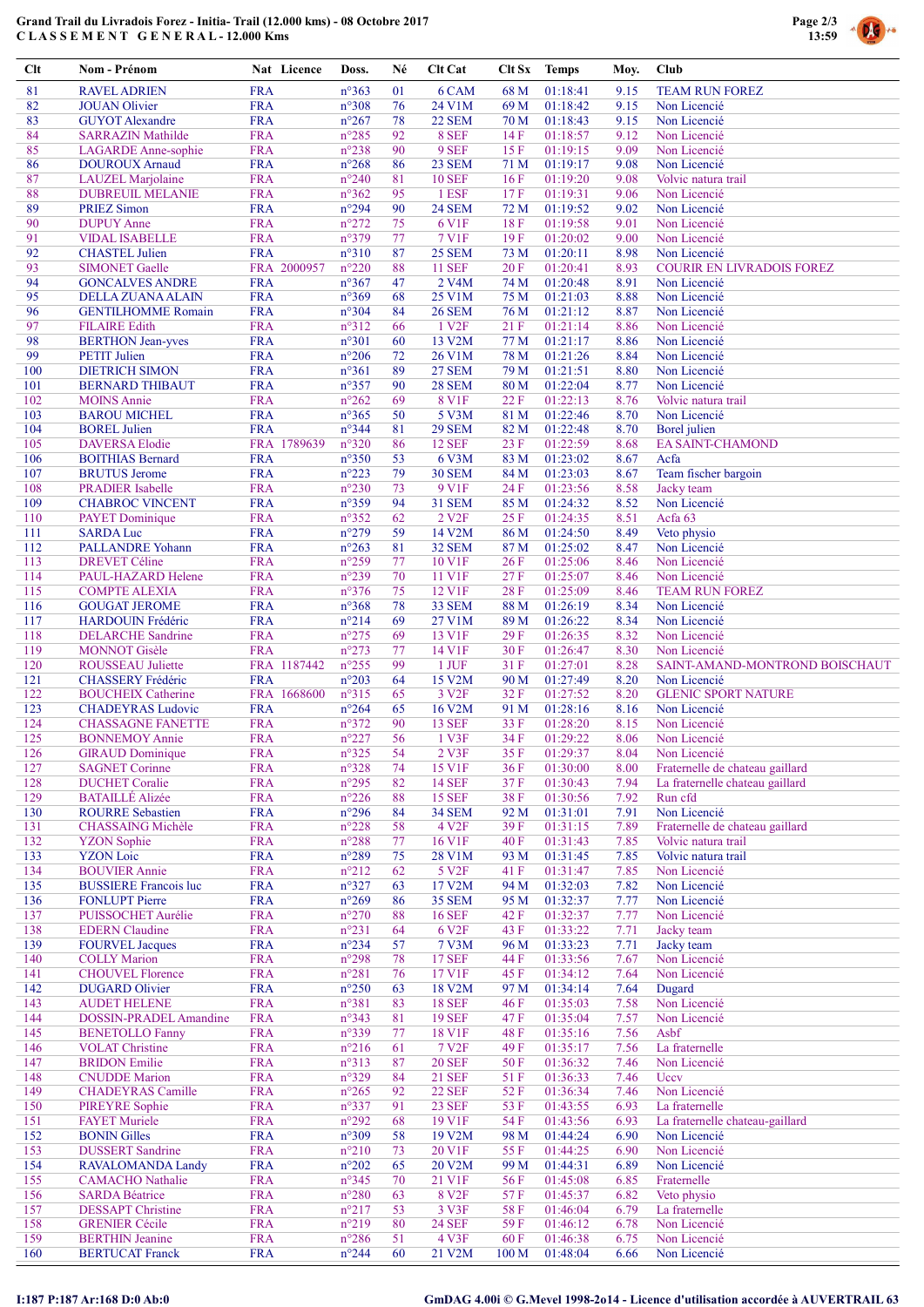### Grand Trail du Livradois Forez - Initia- Trail (12.000 kms) - 08 Octobre 2017 C L A S S E M E N T G E N E R A L - 12.000 Kms



| Clt | Nom - Prénom               | <b>Nat</b> Licence | Doss.          | Né | <b>Clt Cat</b>     | Clt Sx | <b>Temps</b> | Moy. | Club           |
|-----|----------------------------|--------------------|----------------|----|--------------------|--------|--------------|------|----------------|
| 161 | <b>VILILEN</b> Aurelia     | <b>FRA</b>         | $n^{\circ}209$ | 86 | <b>25 SEF</b>      | 61 F   | 01:48:37     | 6.63 | Non Licencié   |
| 162 | <b>CHALUS MONIQUE</b>      | <b>FRA</b>         | $n^{\circ}364$ | 58 | 9 V <sub>2F</sub>  | 62 F   | 01:51:27     | 6.46 | LA FRATERNELLE |
| 163 | RAVALOMANDA Isabelle       | <b>FRA</b>         | $n^{\circ}201$ | 73 | 22 V <sub>1F</sub> | 63 F   | 01:52:33     | 6.40 | Non Licencié   |
| 164 | <b>ROUSSEL Pascale</b>     | <b>FRA</b>         | $n^{\circ}306$ | 66 | 10 <sub>VI</sub>   | 64 F   | 01:54:42     | 6.28 | Non Licencié   |
| 165 | <b>SANGUIN Celine</b>      | <b>FRA</b>         | $n^{\circ}314$ | 73 | 23 V <sub>1F</sub> | 65 F   | 01:54:43     | 6.28 | Non Licencié   |
| 166 | SILVA DE LIMA Patricia     | <b>FRA</b>         | $n^{\circ}302$ | 74 | 24 V1F             | 66 F   | 01:55:01     | 6.26 | Non Licencié   |
| 167 | <b>WIART</b> Sandra        | <b>FRA</b>         | $n^{\circ}323$ | 79 | <b>26 SEF</b>      | 67 F   | 01:55:02     | 6.26 | Non Licencié   |
| 168 | <b>FERRIERES</b> Francette | <b>FRA</b>         | $n^{\circ}213$ | 57 | 5 V3F              | 68 F   | 01:57:54     | 6.11 | Non Licencié   |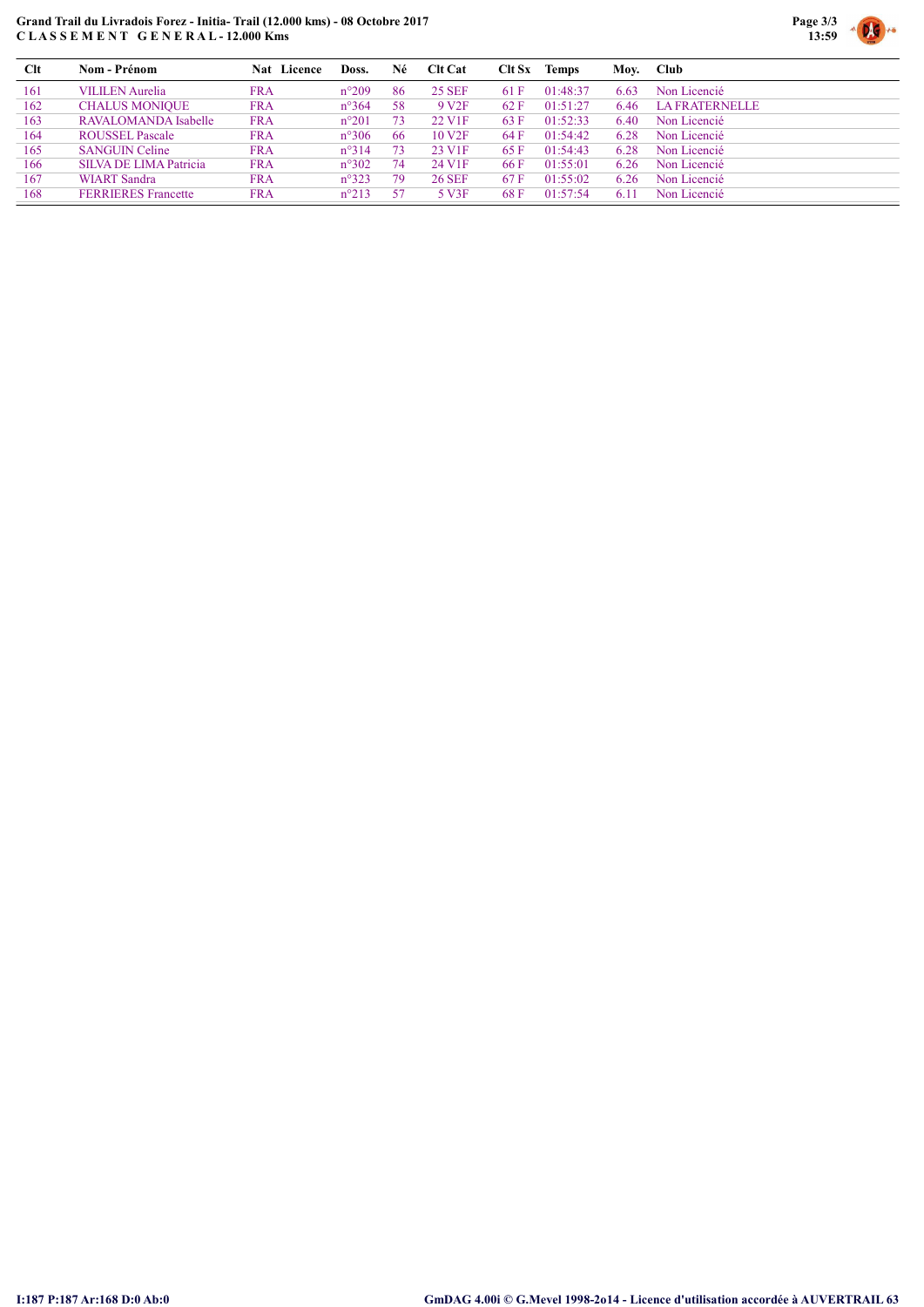# Grand Trail du Livradois Forez - Trail Des Druides (28.000 kms) - 08 Octobre 2017 C L A S S E M E N T G E N E R A L - 28.000 Kms



| $Cl$ t         | Nom - Prénom                                          |                          | Nat Licence | Doss.                            | Né       | Clt Cat                        | Clt Sx                  | <b>Temps</b>         | Moy.           | Club                                                  |
|----------------|-------------------------------------------------------|--------------------------|-------------|----------------------------------|----------|--------------------------------|-------------------------|----------------------|----------------|-------------------------------------------------------|
| 1              | <b>HAUTIER David</b>                                  | <b>FRA</b>               |             | n°583                            | 85       | 1 SEM                          | 1 <sub>M</sub>          | 02:03:10             | 13.64          | Team run forez                                        |
| $\overline{2}$ | <b>BERGERARD Mickael</b>                              | <b>FRA</b>               |             | $n^{\circ}522$                   | 83       | 2 SEM                          | 2 <sub>M</sub>          | 02:03:14             | 13.63          | Team run forez                                        |
| 3              | <b>DOS SANTOS SEBASTIEN</b>                           | <b>FRA</b>               |             | $n^{\circ}605$                   | 82       | 3 SEM                          | 3M                      | 02:07:20             | 13.19          | <b>TEAM SPORTINLOVE.COM</b>                           |
| 4<br>5         | <b>COMPTE PHILIPPE</b>                                | <b>FRA</b><br><b>FRA</b> |             | n°596<br>n°584                   | 74<br>68 | 1 V1M<br>2 V1M                 | 4 M                     | 02:09:21<br>02:11:34 | 12.99<br>12.77 | <b>TEAM RUN FOREZ</b>                                 |
| 6              | <b>CHERION</b> Joel<br><b>BRULETOURTE Mickael</b>     | <b>FRA</b>               |             | n°560                            | 89       | 4 SEM                          | 5 M<br>6 M              | 02:13:28             | 12.59          | Running shop clermont fd<br>Bellerive sport cycliste  |
| 7              | <b>JOUBERT STEPHANE</b>                               | <b>FRA</b>               |             | n°595                            | 78       | 5 SEM                          | 7 M                     | 02:13:54             | 12.55          | <b>TEAM RUN FOREZ</b>                                 |
| 8              | <b>DELAIRE</b> Frederik                               | <b>FRA</b>               |             | n°528                            | 77       | 3 V1M                          | 8 M                     | 02:15:03             | 12.44          | Volvic natura trail                                   |
| 9              | <b>LACHEMI</b> Loic                                   | <b>FRA</b>               |             | $n^{\circ}$ 566                  | 81       | 6 SEM                          | 9 M                     | 02:17:32             | 12.22          | Volvic natura trail                                   |
| 10             | <b>GUILLON GILLES</b>                                 | <b>FRA</b>               |             | n°588                            | 88       | 7 SEM                          | 10 <sub>M</sub>         | 02:17:41             | 12.20          | <b>DNS 74</b>                                         |
| 11<br>12       | <b>PLACE MARINE</b><br><b>GIRAUD PHILIPPE</b>         | <b>FRA</b><br><b>FRA</b> |             | $n^{\circ}607$<br>$n^{\circ}603$ | 93<br>79 | 1 SEF<br>8 SEM                 | 1F<br>11 <sub>M</sub>   | 02:18:33<br>02:18:38 | 12.13<br>12.12 | Non Licencié<br>Non Licencié                          |
| 13             | <b>MALLET</b> Pierre                                  | <b>FRA</b>               |             | n°570                            | 65       | 1 V2M                          | 12M                     | 02:19:20             | 12.06          | Non Licencié                                          |
| 14             | <b>LAFAYE</b> Pierre                                  | <b>FRA</b>               |             | n°549                            | 70       | 4 V1M                          | 13 M                    | 02:19:22             | 12.06          | Feg thiers                                            |
| 15             | <b>BAPT</b> Gregory                                   | <b>FRA</b>               |             | n°580                            | 83       | 9 SEM                          | 14M                     | 02:19:34             | 12.04          | Non Licencié                                          |
| 16             | <b>CHANTELAUZE Grégory</b>                            | <b>FRA</b>               |             | n°527                            | 85       | <b>10 SEM</b>                  | 15 M                    | 02:19:56             | 12.01          | Non Licencié                                          |
| 17             | <b>RAYMOND JULIEN</b>                                 | <b>FRA</b>               |             | n°599                            | 84<br>98 | <b>11 SEM</b>                  | 16 <sub>M</sub>         | 02:20:29             | 11.96          | SPORT SENTIER SAUXILLANGES                            |
| 18<br>19       | <b>ROUSSEAU Vincent</b><br><b>FAHY</b> Ludovic        | <b>FRA</b>               | FRA 1187443 | n°539<br>$n^{\circ}561$          | 79       | 1 JUM<br><b>12 SEM</b>         | 17 <sub>M</sub><br>18 M | 02:20:51<br>02:21:03 | 11.93<br>11.91 | SAINT-AMAND-MONTROND BOISCHAUT<br>Non Licencié        |
| 20             | <b>BAZOUD</b> Stéphane                                | <b>FRA</b>               |             | n°569                            | 72       | 5 V1M                          | 19 <sub>M</sub>         | 02:21:51             | 11.84          | Club athlétisme loisir riom n°: 063041                |
| 21             | <b>SAMLAL Nizar</b>                                   | <b>FRA</b>               |             | $n^{\circ}$ 568                  | 79       | 13 SEM                         | 20 M                    | 02:22:28             | 11.79          | Non Licencié                                          |
| 22             | KAHALOUN RACHID                                       | <b>FRA</b>               |             | n°594                            | 81       | <b>14 SEM</b>                  | 21 M                    | 02:22:29             | 11.79          | <b>TEAM RUN FOREZ</b>                                 |
| 23             | <b>RAVEL PASCAL</b>                                   | <b>FRA</b>               |             | n°598                            | 71       | 6 V1M                          | 22 M                    | 02:22:49             | 11.76          | <b>TEAM RUN FOREZ</b>                                 |
| 24             | <b>TULOUP</b> Aymeric                                 | <b>FRA</b>               |             | n°573                            | 86       | <b>15 SEM</b>                  | 23 M                    | 02:23:56             | 11.67          | Non Licencié                                          |
| 25<br>26       | <b>MADEC</b> Laurent<br><b>CHOMETTE Thierry</b>       | <b>FRA</b>               | FRA 1657997 | n°582<br>n°572                   | 83<br>67 | <b>16 SEM</b><br>2 V2M         | 24 M<br>25 M            | 02:24:13<br>02:25:15 | 11.65<br>11.57 | Non Licencié<br>COURIR A PONT-DU-CHATEAU              |
| 27             | <b>ESPINOSA Pascal</b>                                | <b>FRA</b>               |             | n°559                            | 65       | 3 V2M                          | 26 M                    | 02:26:27             | 11.47          | Courir à pont du chateau                              |
| 28             | POULAIN Jérome                                        | <b>FRA</b>               |             | n°533                            | 76       | <b>7 V1M</b>                   | 27 M                    | 02:27:57             | 11.36          | Auvergne trail nature team                            |
| 29             | <b>DUCAT ERIC</b>                                     | <b>FRA</b>               |             | n°593                            | 71       | <b>8 V1M</b>                   | 28 M                    | 02:28:39             | 11.30          | <b>TEAM RUN FOREZ</b>                                 |
| 30             | <b>COMMANS</b> Jean-baptiste                          | <b>FRA</b>               |             | n°571                            | 79       | <b>17 SEM</b>                  | 29 M                    | 02:29:00             | 11.28          | Plauzat sport nature                                  |
| 31             | <b>LUDCHER Olivier</b>                                | <b>FRA</b>               |             | $n^{\circ}516$                   | 86       | <b>18 SEM</b>                  | 30 M                    | 02:29:54             | 11.21<br>11.19 | Non Licencié<br><b>PSN</b>                            |
| 32<br>33       | <b>GOBY FABIEN</b><br><b>GAY</b> Christophe           | <b>FRA</b><br><b>FRA</b> |             | n°591<br>n°503                   | 81<br>78 | <b>19 SEM</b><br><b>20 SEM</b> | 31 M<br>32 M            | 02:30:12<br>02:32:05 | 11.05          | Volvic natura trail                                   |
| 34             | <b>DEAT Philippe</b>                                  | <b>FRA</b>               |             | $n^{\circ}518$                   | 79       | <b>21 SEM</b>                  | 33 M                    | 02:32:17             | 11.03          | Non Licencié                                          |
| 35             | <b>SARRAZIN David</b>                                 | <b>FRA</b>               |             | n°553                            | 89       | <b>22 SEM</b>                  | 34 M                    | 02:32:36             | 11.01          | Non Licencié                                          |
| 36             | <b>DUFROC Nicolas</b>                                 | <b>FRA</b>               |             | n°515                            | 82       | 23 SEM                         | 35 M                    | 02:33:08             | 10.97          | Ragondin                                              |
| 37             | <b>BARRET</b> Patrice                                 | <b>FRA</b>               |             | n°557                            | 69       | 9 V1M                          | 36 M                    | 02:33:36             | 10.94          | As effiat                                             |
| 38<br>39       | <b>GAIGNARD Clément</b>                               | <b>FRA</b><br><b>FRA</b> |             | n°511<br>n°529                   | 91<br>82 | <b>24 SEM</b><br><b>25 SEM</b> | 37 M<br>38 M            | 02:33:49<br>02:34:12 | 10.92<br>10.90 | Urban clermont crew<br>Non Licencié                   |
| 40             | LE MOUEL Benoit<br><b>CHARRON</b> Antoine             | <b>FRA</b>               |             | $n^{\circ}545$                   | 84       | <b>26 SEM</b>                  | 39 M                    | 02:35:53             | 10.78          | Tee                                                   |
| 41             | <b>MURAT PIERRE</b>                                   | <b>FRA</b>               |             | $n^{\circ}606$                   | 80       | <b>27 SEM</b>                  | 40 M                    | 02:36:17             | 10.75          | Non Licencié                                          |
| 42             | <b>TIXIER Gerard</b>                                  | <b>FRA</b>               |             | n°505                            | 54       | 1 V3M                          | 41 M                    | 02:37:32             | 10.67          | Non Licencié                                          |
| 43             | <b>BOUCHEIX Bruno</b>                                 |                          | FRA 204263  | $n^{\circ}562$                   | 67       | 4 V2M                          | 42 M                    | 02:37:56             | 10.64          | <b>GLENIC SPORT NATURE</b>                            |
| 44             | <b>LAURENT</b> Quentin                                | <b>FRA</b>               |             | $n^{\circ}520$                   | 89       | <b>28 SEM</b>                  | 43 M                    | 02:38:01             | 10.63          | Non Licencié                                          |
| 45<br>46       | <b>DUMOULIN</b> Jean-michel<br><b>BRUCHET THIERRY</b> | <b>FRA</b><br><b>FRA</b> |             | n°502<br>n°592                   | 60<br>63 | 5 V2M<br>6 V2M                 | 44 M<br>45 M            | 02:38:12<br>02:38:30 | 10.62<br>10.60 | Non Licencié<br>Non Licencié                          |
| 47             | <b>BUREL FABIEN</b>                                   | <b>FRA</b>               |             | $n^{\circ}601$                   | 79       | <b>29 SEM</b>                  | 46 M                    | 02:39:00             | 10.57          | Non Licencié                                          |
| 48             | <b>GARRY</b> Isabelle                                 | <b>FRA</b>               |             | n°513                            | 71       | 1 V1F                          | 2F                      | 02:43:18             | 10.29          | Isabelle garry                                        |
| 49             | <b>SARRAZIN Cyril</b>                                 | <b>FRA</b>               |             | $n^{\circ}552$                   | 91       | <b>30 SEM</b>                  | 47 M                    | 02:43:47             | 10.26          | Non Licencié                                          |
| 50             | <b>MOINE Mikaël</b>                                   | <b>FRA</b>               |             | $n^{\circ}537$                   | 76       | 10 V1M                         | 48 M                    | 02:44:37             | 10.21          | Non Licencié                                          |
| 51<br>52       | <b>CIBIEN Denis</b><br><b>CHAMBAZ</b> Gerard          | <b>FRA</b><br><b>FRA</b> |             | $n^{\circ}521$<br>$n^{\circ}530$ | 85<br>65 | <b>31 SEM</b><br>7 V2M         | 49 M<br>50 M            | 02:44:47<br>02:44:59 | 10.20<br>10.18 | Maison du tourisme du livradois-forez<br>Non Licencié |
| 53             | <b>VOYDIE Thierry</b>                                 | <b>FRA</b>               |             | n°567                            | 69       | 11 V1M                         | 51 M                    | 02:45:00             | 10.18          | Non Licencié                                          |
| 54             | <b>VIVIANI</b> Emmanuel                               | <b>FRA</b>               |             | $n^{\circ}$ 544                  | 71       | 12 V1M                         | 52 M                    | 02:45:03             | 10.18          | Emmanuel viviani                                      |
| 55             | <b>SAVOIE Thierry</b>                                 | <b>FRA</b>               |             | n°576                            | 67       | 8 V2M                          | 53 M                    | 02:45:12             | 10.17          | Cournon ac                                            |
| 56             | <b>SPERY Cedric</b>                                   | <b>FRA</b>               |             | $n^{\circ}$ 536                  | 76       | 13 V1M                         | 54 M                    | 02:45:14             | 10.17          | Kb team                                               |
| 57             | <b>PIQUET Jerome</b>                                  |                          | FRA 1823104 | $n^{\circ}$ 554                  | 73       | 14 V1M                         | 55 M                    | 02:45:51             | 10.13          | <b>GLENIC SPORT NATURE</b>                            |
| 58<br>59       | <b>VERGOZ Olivier</b><br><b>COUVREUR David</b>        | <b>FRA</b>               | FRA 1755150 | n°547<br>n°531                   | 79<br>84 | <b>32 SEM</b><br>33 SEM        | 56 M<br>57 M            | 02:45:54<br>02:47:00 | 10.13<br>10.06 | <b>GLENIC SPORT NATURE</b><br>Plauzat sport nature    |
| 60             | <b>RIVIERE Franck</b>                                 | <b>FRA</b>               |             | n°574                            | 86       | <b>34 SEM</b>                  | 58 M                    | 02:47:18             | 10.04          | Non Licencié                                          |
| 61             | <b>LACHAUX</b> Sylvain                                | <b>FRA</b>               |             | n°543                            | 75       | 15 V1M                         | 59 M                    | 02:47:35             | 10.03          | Uccv / solénéa                                        |
| 62             | <b>GIRONA</b> Graziella                               | <b>FRA</b>               |             | $n^{\circ}$ 558                  | 74       | 2 V1F                          | 3F                      | 02:48:46             | 9.96           | Non Licencié                                          |
| 63             | PICCA GABRIEL                                         | <b>FRA</b>               |             | $n^{\circ}602$                   | 79       | <b>35 SEM</b>                  | 60 M                    | 02:48:52             | 9.95           | Non Licencié                                          |
| 64<br>65       | <b>CREPIN Emmanuel</b><br>FERNANDEZ Jean christophe   | <b>FRA</b>               | FRA 1419053 | n°519<br>n°541                   | 83<br>89 | <b>36 SEM</b><br><b>37 SEM</b> | 61 M<br>62 M            | 02:49:13<br>02:49:26 | 9.93<br>9.92   | Association coureurs des loches<br>Non Licencié       |
| 66             | <b>SIMONNEAU Tony</b>                                 | <b>FRA</b>               |             | $n^{\circ}548$                   | 79       | <b>38 SEM</b>                  | 63 M                    | 02:49:26             | 9.92           | <b>Bref</b>                                           |
| 67             | <b>VIDALENC Aurélien</b>                              | <b>FRA</b>               |             | n°517                            | 90       | <b>39 SEM</b>                  | 64 M                    | 02:49:55             | 9.89           | Non Licencié                                          |
| 68             | <b>CHARRON</b> Céline                                 | <b>FRA</b>               |             | $n^{\circ}$ 546                  | 86       | 2 SEF                          | 4F                      | 02:51:05             | 9.82           | Tee                                                   |
| 69             | <b>BRIOTET Xavier</b>                                 | <b>FRA</b>               |             | $n^{\circ}575$                   | 71       | 16 V1M                         | 65 M                    | 02:51:06             | 9.82           | To be sport                                           |
| 70             | <b>HUSSON</b> Daniel                                  | <b>FRA</b>               |             | $n^{\circ}550$                   | 53       | 2 V3M                          | 66 M                    | 02:52:22             | 9.75           | Daniel husson                                         |
| 71             | DUFOURMANTEUE FLORIAN FRA                             |                          |             | n°590                            | 87       | 3 SEF                          | 5F                      | 02:54:04             | 9.65           | <b>DNS 74</b>                                         |
| 72<br>73       | <b>CHOQUART LAURENT</b><br><b>BERNARD Claude</b>      | <b>FRA</b><br><b>FRA</b> |             | n°589<br>n°585                   | 70<br>77 | 17 V1M<br>18 V1M               | 67 M<br>68 M            | 02:54:05<br>02:54:11 | 9.65<br>9.65   | <b>DNS 74</b><br>Footing vichy                        |
| 74             | <b>LOOCK Adrien</b>                                   | <b>FRA</b>               |             | n°581                            | 86       | <b>40 SEM</b>                  | 69 M                    | 02:54:39             | 9.62           | Non Licencié                                          |
| 75             | <b>CHAUX</b> Michael                                  | <b>FRA</b>               |             | $n^{\circ}508$                   | 75       | 19 V1M                         | 70 M                    | 02:55:25             | 9.58           | Non Licencié                                          |
| 76             | <b>DUNAUD Nathalie</b>                                | <b>FRA</b>               |             | $n^{\circ}$ 564                  | 67       | 1 V <sub>2F</sub>              | 6F                      | 02:59:57             | 9.34           | Non Licencié                                          |
| 77             | <b>JARRIX</b> Christophe                              |                          | FRA 1651939 | $n^{\circ}532$                   | 69       | 20 V1M                         | 71 M                    | 03:00:44             | 9.30           | Courir en livradois-forez                             |
| 78<br>79       | <b>PRADIER Franck</b><br>POINTUD VALENTIN             | <b>FRA</b><br><b>FRA</b> |             | $n^{\circ}526$<br>$n^{\circ}604$ | 68<br>95 | 21 V1M<br>1 ESM                | 72 M<br>73 M            | 03:03:18<br>03:05:09 | 9.17<br>9.07   | Jacky team<br><b>US ISSOIRE</b>                       |
| 80             | <b>ROUSSEAU Yvonne</b>                                |                          | FRA 1082369 | $n^{\circ}$ 534                  | 66       | 2 V <sub>2</sub> F             | 7F                      | 03:08:38             | 8.91           | SAINT-AMAND-MONTROND BOISCHAUT                        |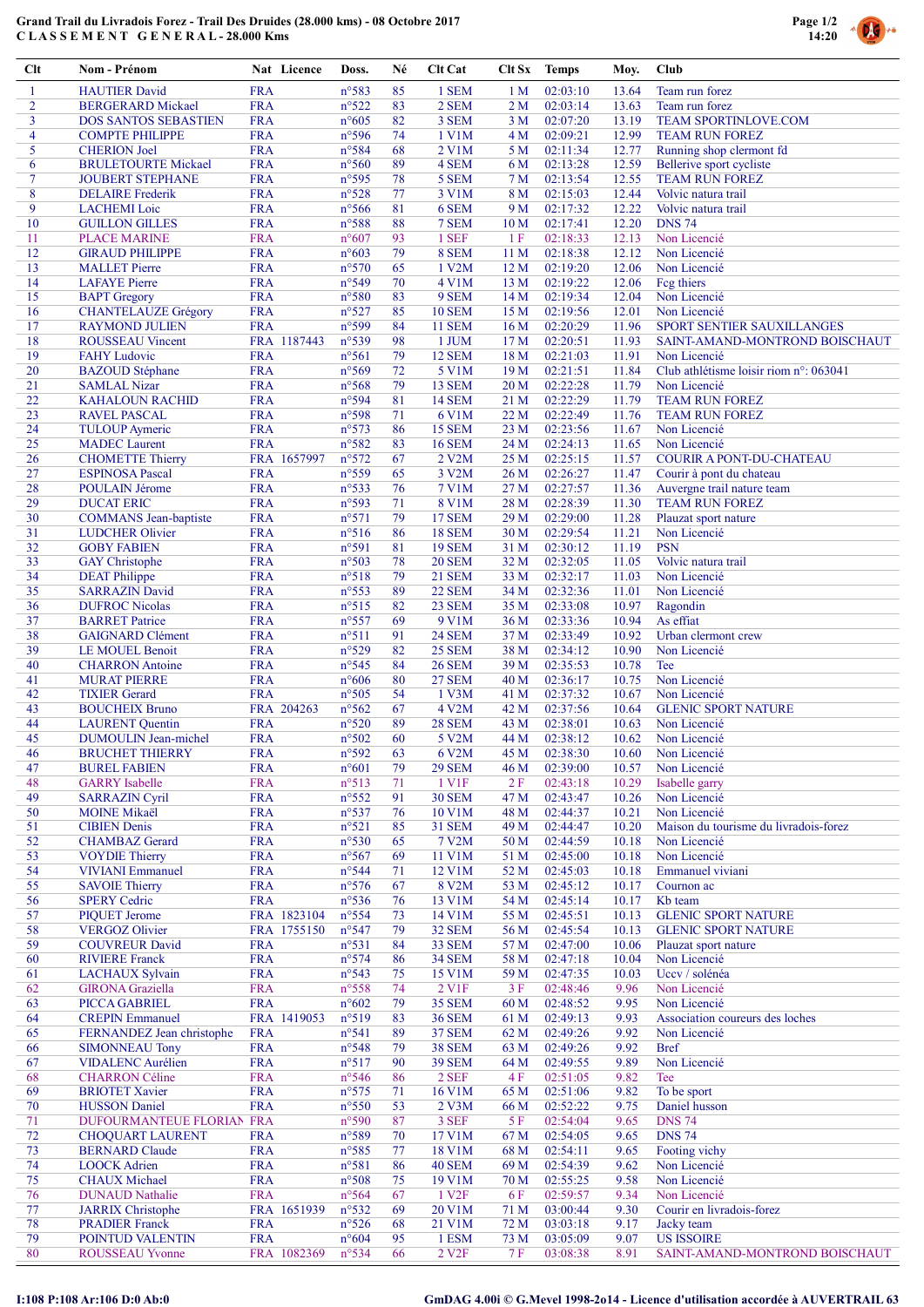## Grand Trail du Livradois Forez - Trail Des Druides (28.000 kms) - 08 Octobre 2017 C L A S S E M E N T G E N E R A L - 28.000 Kms



| Clt | <b>Nom - Prénom</b>       | Nat Licence | Doss.           | Né | <b>Clt Cat</b>    | Clt Sx | <b>Temps</b> | Moy. | <b>Club</b>                        |
|-----|---------------------------|-------------|-----------------|----|-------------------|--------|--------------|------|------------------------------------|
| 81  | <b>BOUGEROL NICOLAS</b>   | <b>FRA</b>  | $n^{\circ}597$  | 73 | 22 V1M            | 74 M   | 03:09:02     | 8.89 | Non Licencié                       |
| 82  | <b>FERRES ISABELLE</b>    | <b>FRA</b>  | $n^{\circ}586$  | 69 | 3 V <sub>IF</sub> | 8F     | 03:10:38     | 8.81 | Non Licencié                       |
| 83  | <b>FERRES PIERRE</b>      | <b>FRA</b>  | n°587           | 68 | 23 V1M            | 75 M   | 03:10:39     | 8.81 | Non Licencié                       |
| 84  | <b>ROCHETEAU Vincent</b>  | <b>FRA</b>  | $n^{\circ}504$  | 79 | 41 SEM            | 76 M   | 03:11:37     | 8.77 | Non Licencié                       |
| 85  | <b>CREPELLIERE Solène</b> | <b>FRA</b>  | $n^{\circ}512$  | 87 | 4 SEF             | 9 F    | 03:11:44     | 8.76 | Combes et cretes                   |
| 86  | LECLERCQ Deborah          | <b>FRA</b>  | $n^{\circ}525$  | 82 | 5 SEF             | 10F    | 03:13:09     | 8.70 | Non Licencié                       |
| 87  | <b>THORAVAL Fabrice</b>   | <b>FRA</b>  | $n^{\circ}524$  | 70 | 24 V1M            | 77 M   | 03:13:11     | 8.70 | Xttr 63 le mont dore               |
| 88  | <b>BANCHAREL Herve</b>    | FRA 1556467 | $n^{\circ}542$  | 66 | 9 V2M             | 78 M   | 03:15:04     | 8.61 | <b>CLUB ATHLETISME LOISIR RIOM</b> |
| 89  | <b>JOTHY Cyril</b>        | <b>FRA</b>  | $n^{\circ}579$  | 78 | 42 SEM            | 79 M   | 03:20:55     | 8.36 | Non Licencié                       |
| 90  | <b>REVEL</b> Agnes        | <b>FRA</b>  | $n^{\circ}563$  | 72 | 4 V1F             | 11F    | 03:20:55     | 8.36 | Non Licencié                       |
| 91  | <b>TAILLADE</b> Martine   | <b>FRA</b>  | $n^{\circ}510$  | 52 | 1 V3F             | 12F    | 03:26:31     | 8.14 | Adisseo                            |
| 92  | <b>COELHO</b> Nicolas     | <b>FRA</b>  | $n^{\circ}578$  | 81 | 43 SEM            | 80 M   | 03:32:02     | 7.92 | Royat urban trail                  |
| 93  | <b>NESTOROVIC Dusan</b>   | <b>FRA</b>  | $n^{\circ}577$  | 94 | 44 SEM            | 81 M   | 03:32:03     | 7.92 | Royat urban trail                  |
| 94  | <b>SAURON</b> Angelique   | <b>FRA</b>  | $n^{\circ}509$  | 72 | 5 V1F             | 13F    | 03:34:52     | 7.82 | Non Licencié                       |
| 95  | <b>CHARASSE Thierry</b>   | <b>FRA</b>  | $n^{\circ}540$  | 72 | 25 V1M            | 82 M   | 03:34:53     | 7.82 | Footing vichy                      |
| 96  | <b>JACUZZI</b> Joana      | <b>FRA</b>  | $n^{\circ}501$  | 84 | 6 SEF             | 14 F   | 03:35:48     | 7.79 | Non Licencié                       |
| 97  | <b>LORCERIE Guillaume</b> | <b>FRA</b>  | $n^{\circ}565$  | 82 | 45 SEM            | 83 M   | 03:37:08     | 7.74 | Footing vichy                      |
| 98  | <b>DERVELLE</b> Stephane  | <b>FRA</b>  | $n^{\circ}538$  | 80 | <b>46 SEM</b>     | 84 M   | 03:47:07     | 7.40 | Non Licencié                       |
| 99  | <b>DURAND CORINNE</b>     | <b>FRA</b>  | $n^{\circ}600$  | 64 | 3 V <sub>2F</sub> | 15F    | 03:47:07     | 7.40 | Non Licencié                       |
| 100 | <b>KAUFFMANN Philippe</b> | <b>FRA</b>  | $n^{\circ}514$  | 63 | 10 V2M            | 85 M   | 03:47:09     | 7.40 | Non Licencié                       |
| 101 | <b>CHANVILLARD Annie</b>  | <b>FRA</b>  | $n^{\circ}507$  | 59 | 4 V <sub>2F</sub> | 16F    | 03:51:43     | 7.25 | Non Licencié                       |
| 102 | <b>GROIZARD Sylvie</b>    | <b>FRA</b>  | $n^{\circ}506$  | 64 | 5 V <sub>2F</sub> | 17F    | 03:51:45     | 7.25 | Tee                                |
| 103 | <b>BERTHON Deborath</b>   | <b>FRA</b>  | $n^{\circ}500$  | 75 | 6 V <sub>1F</sub> | 18F    | 04:06:06     | 6.83 | Non Licencié                       |
| 104 | FEDERENKO Véronique       | <b>FRA</b>  | $n^{\circ}551$  | 65 | 6 V <sub>2F</sub> | 19F    | 04:28:53     | 6.25 | Sportez vous nature                |
| 105 | <b>BARGES Dimitri</b>     | <b>FRA</b>  | $n^{\circ}$ 556 | 77 | 26 V1M            | 86 M   | 04:31:43     | 6.18 | Non Licencié                       |
| 106 | <b>DAVAUD Anthony</b>     | <b>FRA</b>  | $n^{\circ}523$  | 72 | 27 V1M            | 87 M   | 04:48:05     | 5.83 | Team trail 03                      |